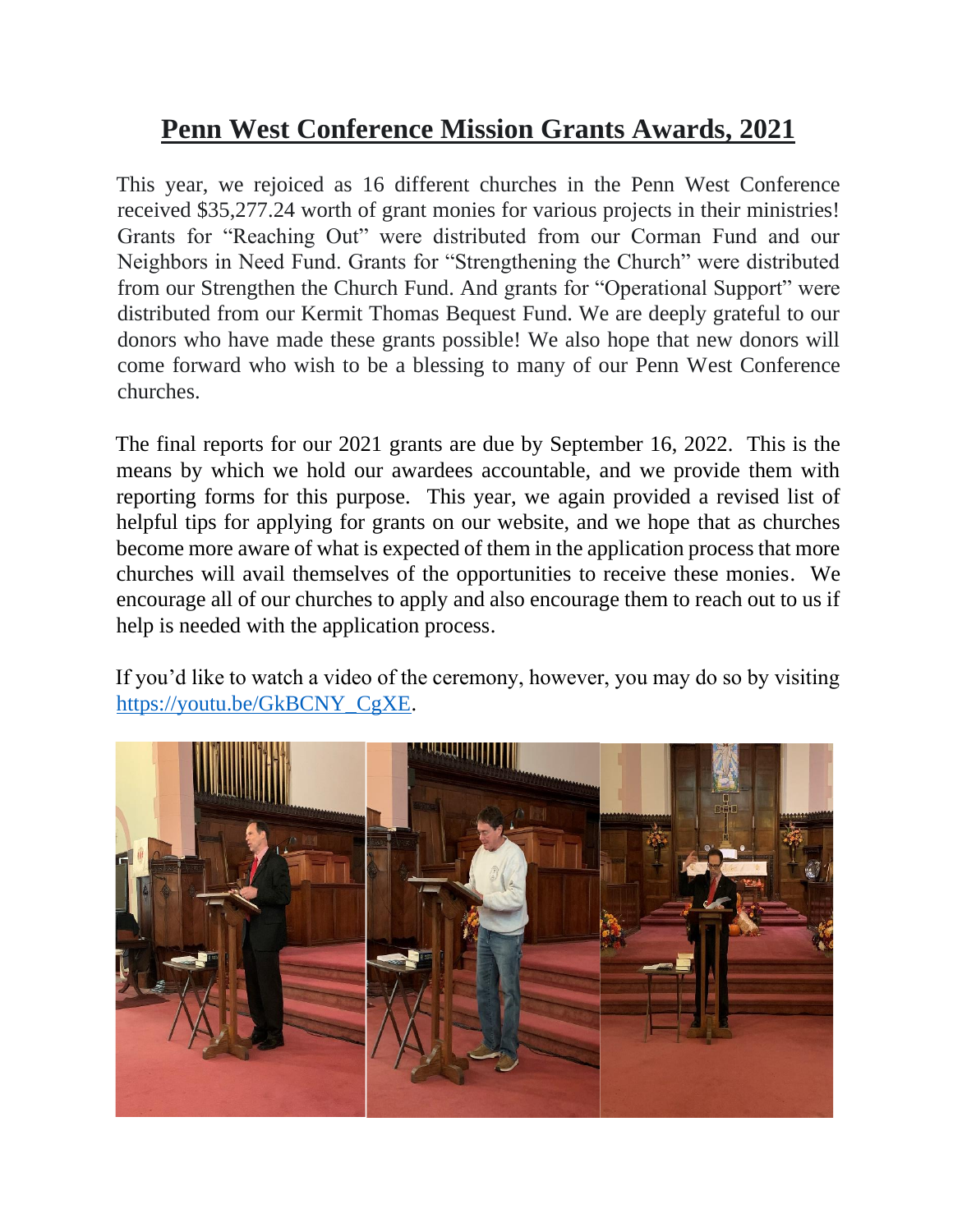Here are our Mission Grant Awardees for 2021!

Denmark Manor United Church of Christ in Export received grants of \$1,000.00 for work on stained glass window protective panels, \$1,000.00 for a project enhancing their live streaming ministry, and \$1,500.00 for an electronic sign. Here is the Rev. Don Watkins receiving the award for the church.



First United Church of Christ in Ebensburg received a \$1,000.00 award toward the restoration of their memorial windows. Here is a photo of Andy Jones receiving the grant on behalf of the church.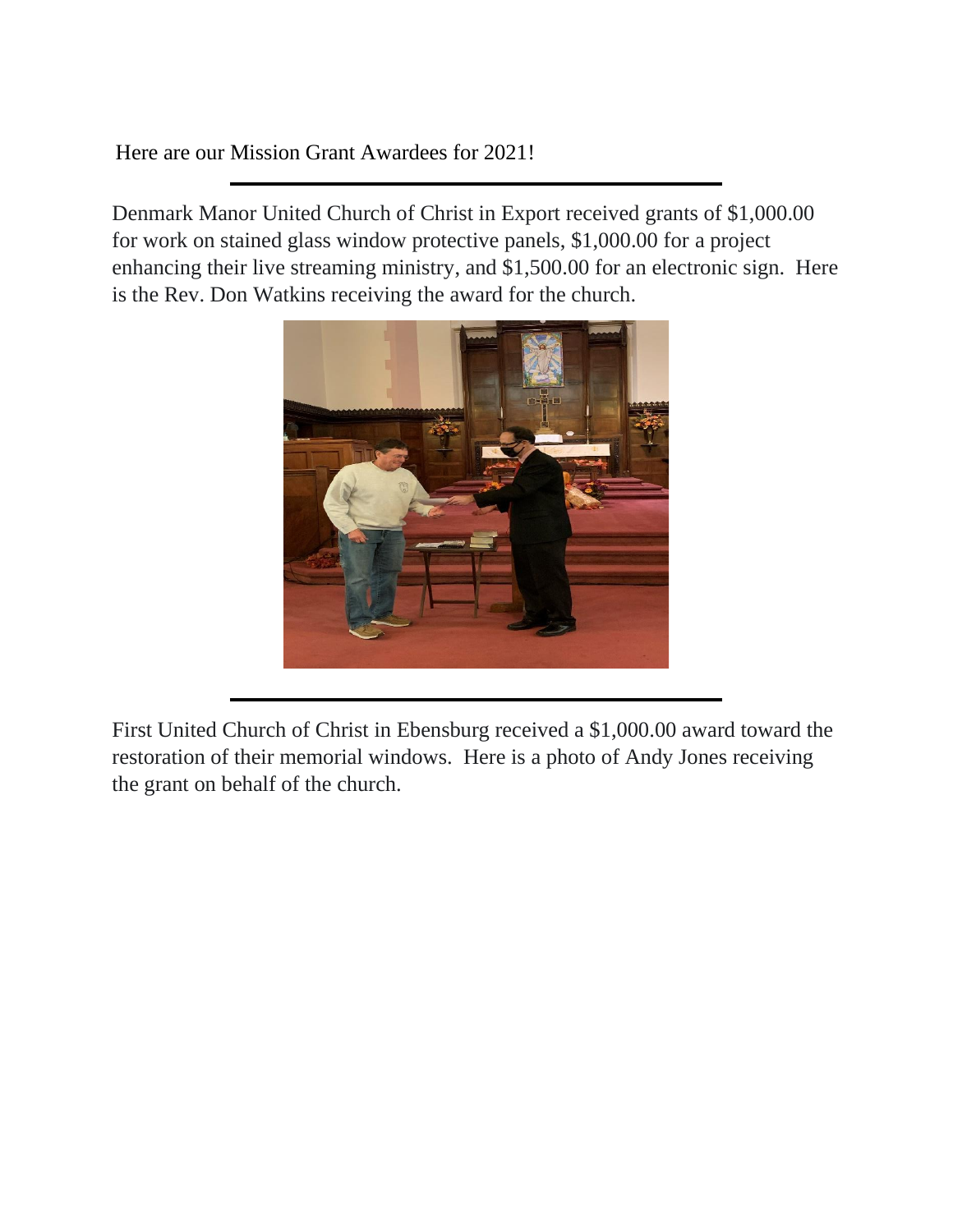

First United Church of Christ in Irwin received a \$1,000.00 grant an upgrade to their audio visual system, a \$1,500.00 award for an AED, and a \$1,500.00 grant for a trip for their confirmands. Below is the Rev. Steve Craft, receiving the award for the church.

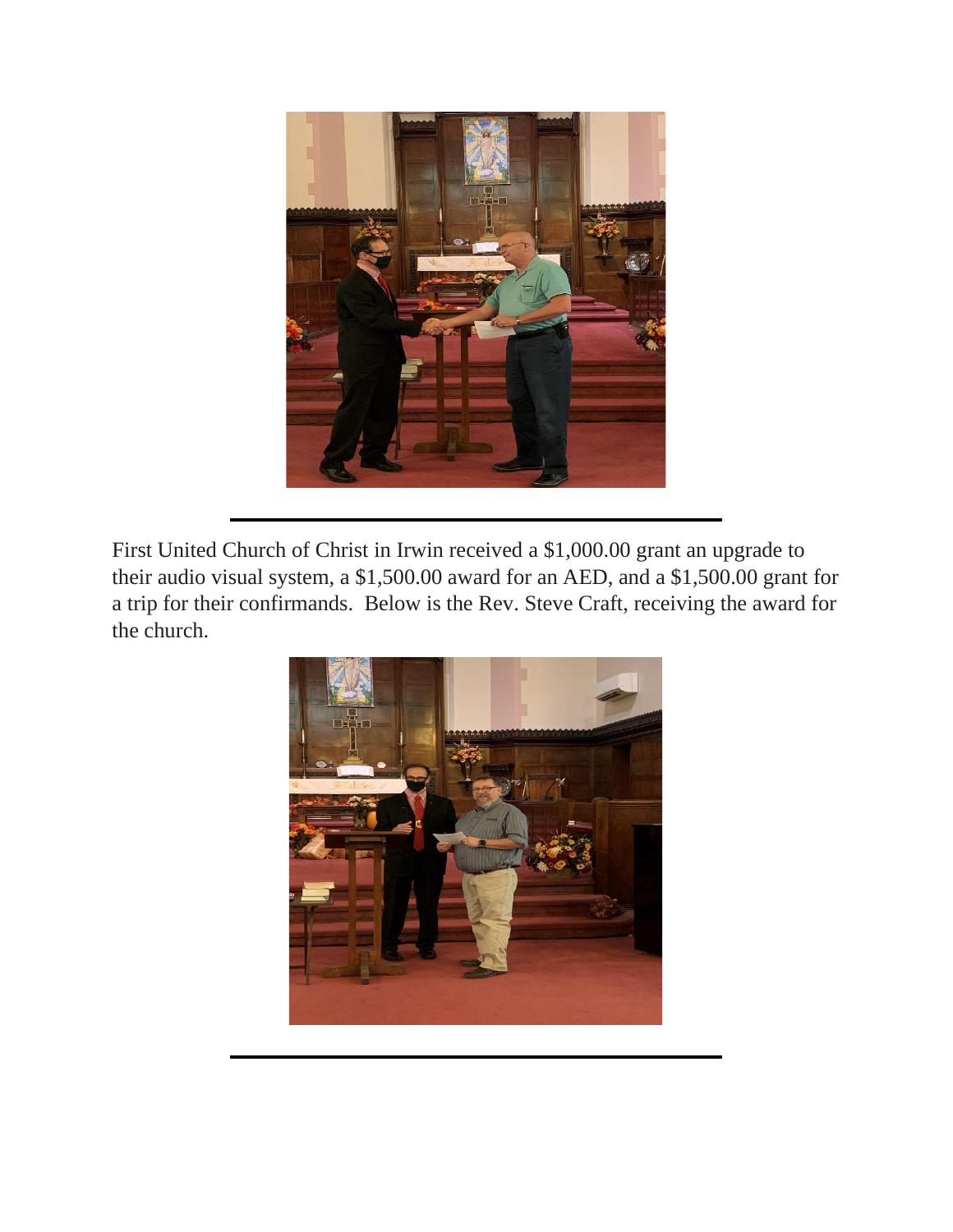Christ United Church of Christ in Latrobe received a \$1,500.00 grant for their "Blessing Box" (food for the community) and an \$800.00 award to upgrade their internet service at the church. Below is a photo of Carolyn Stutzman and Elena Sillaman, receiving the award on behalf of the church.



First Reformed United Church of Christ in Greensburg received a \$1,000.00 grant for sound design for their sanctuary, a \$1,500.00 award for a Confirmation trip to Lancaster, and a \$1,500.00 grant for their food bank. Here is a photo of the Rev. Steve Craft receiving the award for the church.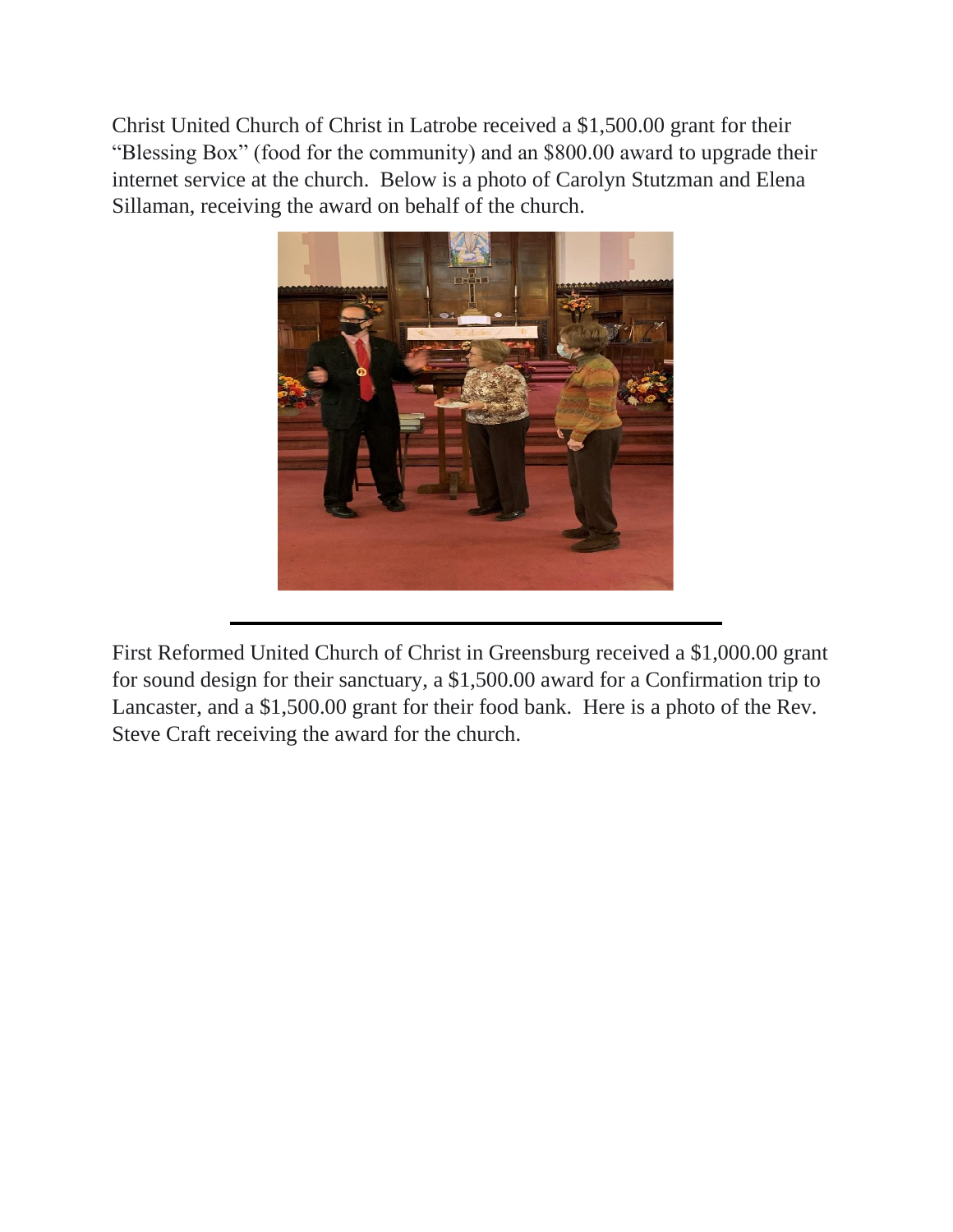

First United Church of Christ in Millvale received a \$1,000.00 award for their "Over Our Heads" project, a \$1,000.00 grant for "Hearing Help," and a \$1,000 award for "Saluting Service in Our Community."

St. Paul's United Church of Christ in Somerset received a \$1,500.00 award for their "Strengthening Children, Youth and Families" program, and an additional \$1,500.00 grant for their work with the "Imagination Library."

Brush Creek Salem United Church of Christ in Irwin received a \$1,000.00 grant for their "bat exclusion project."

Emmanuel United Church of Christ in Export received a \$1,000.00 award for their "Streaming into the Future" project and a \$1,300.00 grant for their program on strengthening the church's ties to the community.

Jerusalem United Church of Christ in Rimersburg received a \$1,738.62.00 grant for their "Blessing Kids" ("blessings in a backpack") Project.